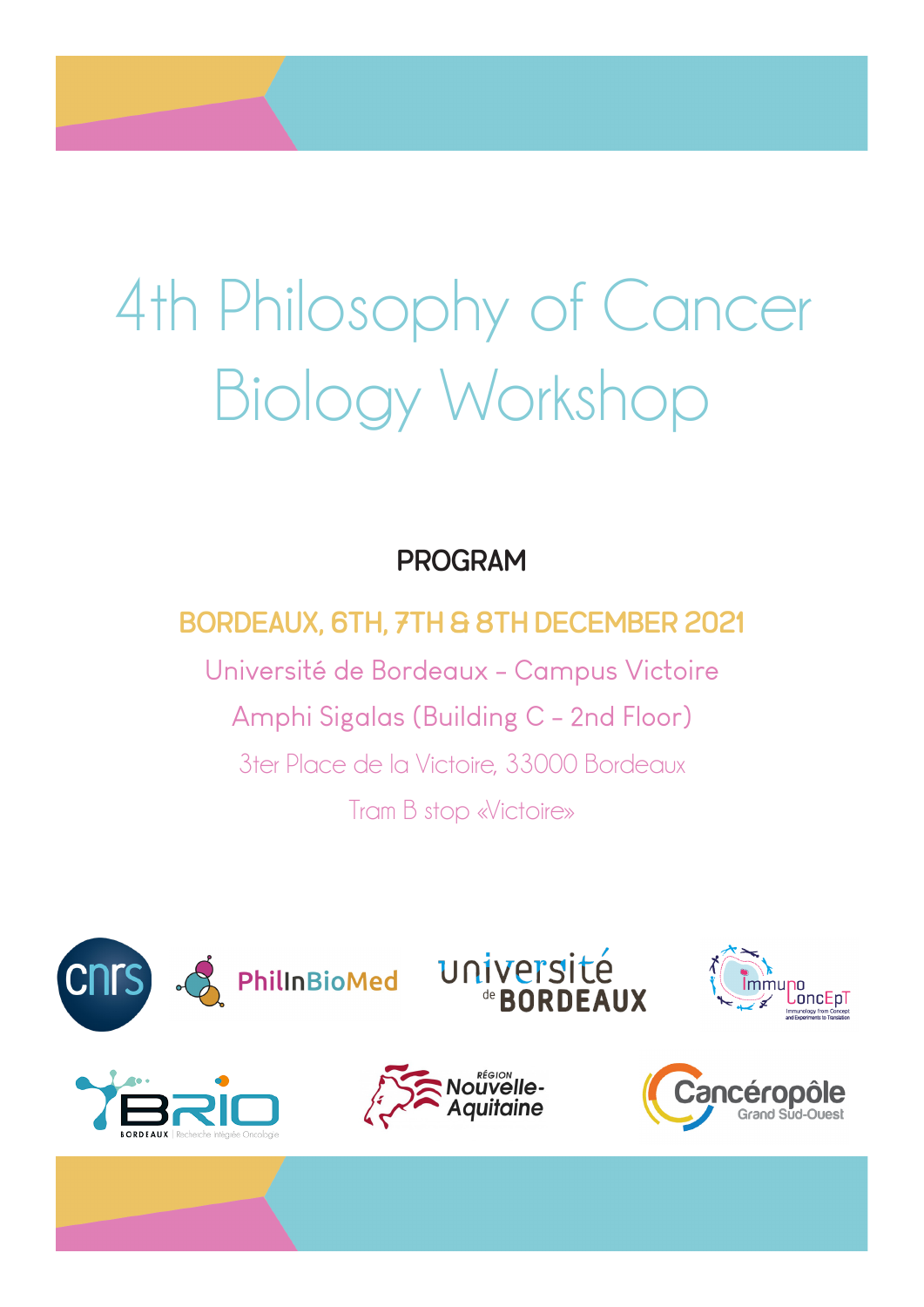#### Plenary Speakers



Carlo Maley is a biologist who specializes in cancer, evolution and computational biology. He works at the intersection of these fields. Carlo Maley is Associate Professor at Arizona State University. Professor Maley and his research team apply evolutionary and ecological theory to three problems in cancer. His team uses genomic data mining, phylogenetics, computational modeling and wet lab techniques to solve these problems. His team focuses on developing better methods to prevent cancer and improve cancer management.



Andrew Ewald is Professor and Director of Cell Biology and Co-Leader of the Cancer Invasion and Metastasis Program, Sidney Kimmel Comprehensive Cancer Center at at Johns Hopkins School of Medicine.

His research interests are cellular and molecular mechanisms of epithelial growth, invasion and metastasis. His team focuses on how clusters of cancer cells disseminate from the tumor, traverse the systemic circulation, and cooperate with resident stromal cells to colonize distant organs.



Eric Solary, MD, Full Professor in Haematology at Paris-Saclay University. He is teaching clinical and biological haematology as well as cell biology.

His research has been dedicated initially to leukemic cell resistance to cytotoxic drugs, then to cell death mechanisms and the link between cell death and differentiation in the haematopoietic system. His current research is focused on monocyte differentiation, monocyte role in disease pathogenesis and chronic myeloid malignancies, with a focus on chronic myelomonocytic leukemia.



Anya Plutynski is a historian and philosopher of biology and medicine. She is Associate Professor of Philosophy at Washington University. Her most recent book is Explaining Cancer: Finding Order in Disorder (2018, OUP). She has also written on the history and philosophy of evolutionary biology and genetics, the role of modeling in science, and scientific explanation.

Her current research is on the history of the cancer genome atlas project (TCGA) and the development of precision oncology. Other research interests include biomedical research ethics, particularly issues surrounding precision oncology, cancer genomics, and risk communication.



Nicholas McGranahan is the leader of the Cancer Genome Evolution Research Group, at the

University College London Cancer Institute.

His lab focuses on using computational methods to explore the cancer genome and anti-tumour

immunity within an evolutionary framework..



Maria Blasco is director of the Spanish National Cancer Research Centre (CNIO) and Head of the Telomeres and Telomerase Group (CNIO). She is a molecular biologist whose work focuses on telomeres and telomerase and their role in cancer and aging. She contributed to identify the mammalian telomerase genes and generated the first mice without telomerase. These mice were instrumental to demonstrate that short telomeres are sufficient to induce aging. Her group also demonstrated that it is possible to delay aging and age-related diseases by activating the telomerase enzyme.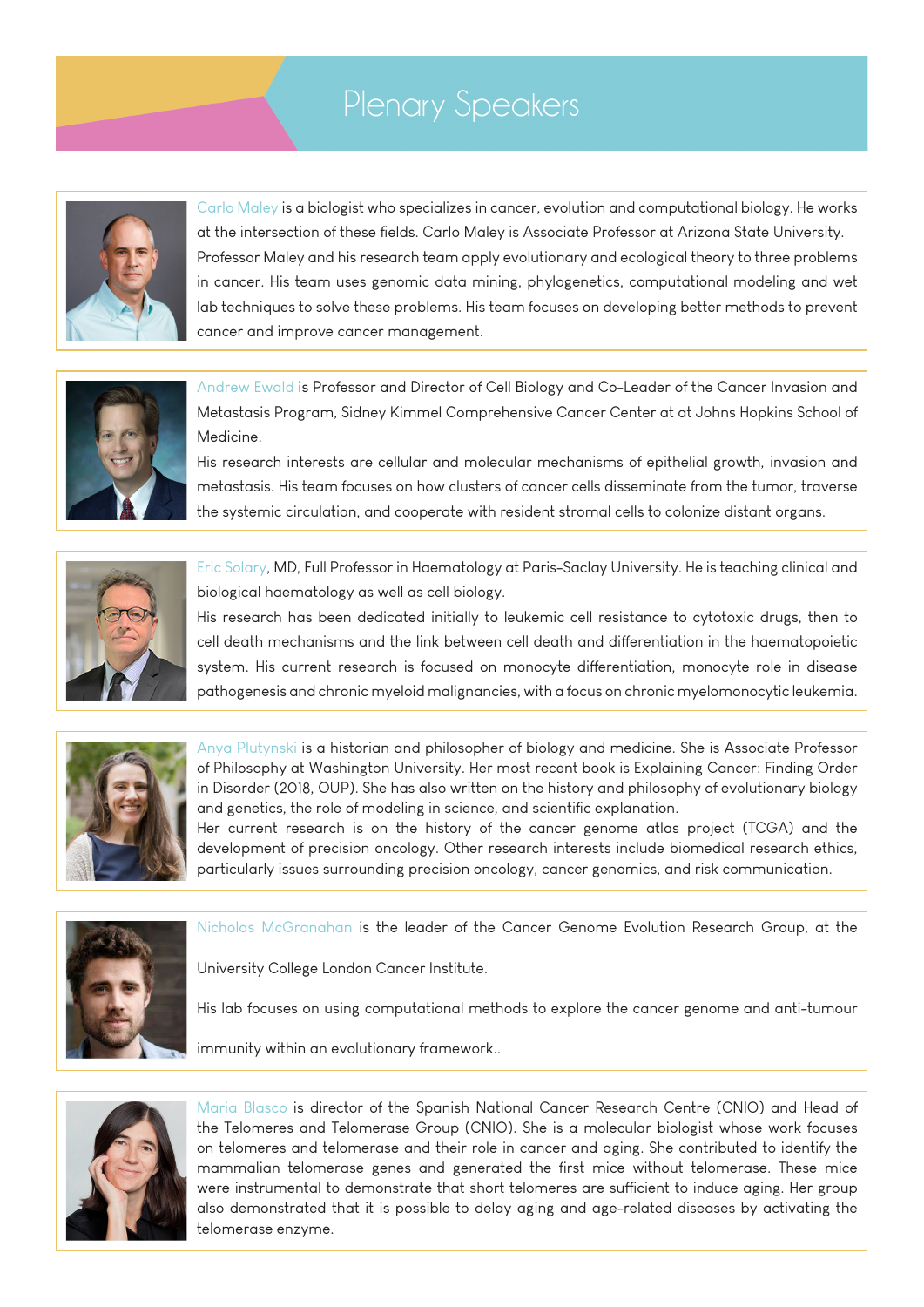# Day 1 - 6th December 2021

| 10H15 - 10H45 | Welcome breakfast (Hall Leyteire)                                                                               |                                                                                                  |  |
|---------------|-----------------------------------------------------------------------------------------------------------------|--------------------------------------------------------------------------------------------------|--|
| $10H45 - 11H$ | Welcome and introduction to the meeting<br>F. Gross, L. Laplane, M. Lemoine & T. Pradeu                         |                                                                                                  |  |
| $11H - 12H$   | <b>Plenary: Carlo Maley</b><br>Arizona State University, USA                                                    | What is cancer? A view across the tree of life                                                   |  |
| 12H - 12H40   | Mathieu Giraudeau<br>LIENSs, CNRS & Univ. La Rochelle, FR                                                       | Wildlife species as a source of inspiration in our<br>fight against cancer? [canceled]           |  |
| 12H40 - 14H10 | Lunch: Buffet open to all (Hall Leyteire)                                                                       |                                                                                                  |  |
| 14H10 - 15H10 | <b>Plenary: Andrew Ewald</b><br>Johns Hopkins Medical School, Sidney<br>Kimmel Comprehensive Cancer Center, USA | Unraveling the logic of cancer through analysis of<br>cellular and molecular dynamics [via Zoom] |  |
| 15H10 - 15H50 | Isabelle Sagot<br>IBGC, CNRS & Univ. Bordeaux, FR                                                               | On a definition of cellular quiescence                                                           |  |
| 15H50 - 16H20 | Coffee Break (Hall Leyteire)                                                                                    |                                                                                                  |  |
| 16H20 - 17H   | Matthieu Duchmann<br>The Puissant Lab, INSERM, FR                                                               | Parallel evolution of signaling mutations in<br>Core-binding factor acute myeloid leukemia       |  |
| 17H - 17H40   | Lucie Laplane<br>IHPST, CNRS & Univ. Panthéon-Sorbonne, FR                                                      | Revisiting the clonal evolution model                                                            |  |
| 17H40 - 18H20 | <b>Thomas Pradeu</b><br>ImmunoConcept, CNRS, Univ. Bordeaux, FR                                                 | Reconceptualizing the interactions between the<br>immune system and cancer                       |  |

| <b>19HOO</b> | Wine & Cheese (open to all)               | If you plan to attend this friendly event,  |
|--------------|-------------------------------------------|---------------------------------------------|
|              | Aux Quatre coins du vin                   | please let us know by the 30th of November, |
|              | 8 rue de la Devise, 33000 Bordeaux        | so we can make the reservation accordingly  |
|              | 15 minutes walk from the conference place | (corinne.luijten@u-bordeaux.fr).            |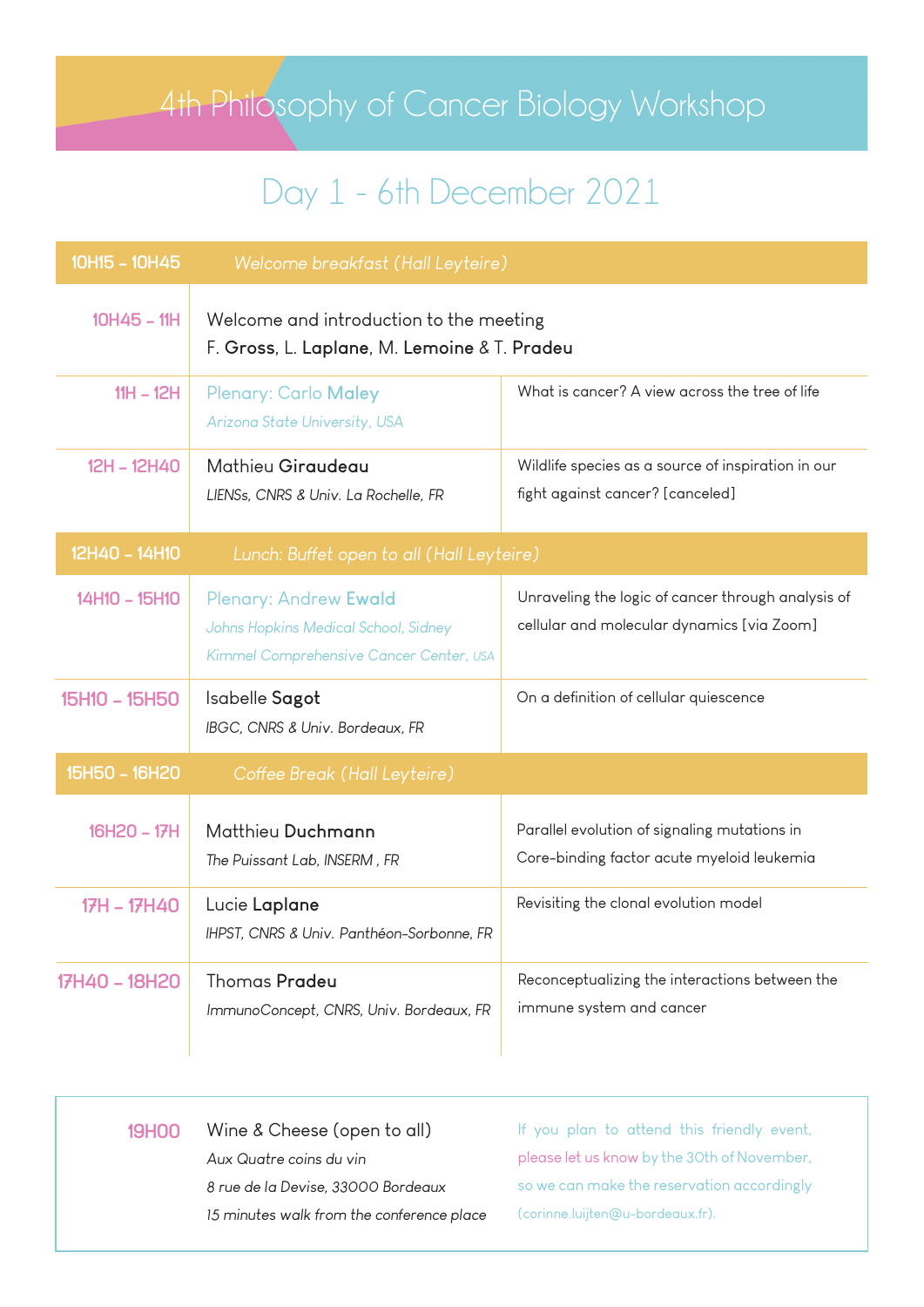## Day 2 - 7th December 2021

| 9H30 - 10H10         | Jean Feunteun<br>Institut Gustave Roussy, Univ. Paris-Saclay               | Tumor cell malignancy: a complex trait built<br>through recip-rocal interactions between tumor<br>cells and tissue-body system                              |
|----------------------|----------------------------------------------------------------------------|-------------------------------------------------------------------------------------------------------------------------------------------------------------|
| 10H10 - 11H10        | <b>Plenary: Eric Solary</b><br>Institut Gustave Roussy, Univ. Paris-Saclay | What is the roadmap of early tumor development?                                                                                                             |
| 11H10 - 11H40        | Coffee Break (Hall Leyteire)                                               |                                                                                                                                                             |
| 11H40 - 12H20        | Benjamin Chin-Yee<br>Western University, Canada                            | Minimal Residual Disease:<br>Premises Before Promises                                                                                                       |
| 12H20 - 14H          | Lunch: Buffet open to all (Hall Leyteire)                                  |                                                                                                                                                             |
| 14H - 14H40          | Jonathan Sholl<br>ImmunoConcept, CNRS, Univ. Bordeaux, FR                  | Learning from the intersection of cancer metabo-<br>lism and nutrient regulation                                                                            |
| 14H40 - 15H20        | Rodrigue Rossignol<br><b>INSERM &amp; Univ. Bordeaux, FR</b>               | Mitochondria in cancer: a malignant symbiosis?                                                                                                              |
| 15H20 - 15H50        | Coffee Break (Hall Leyteire)                                               |                                                                                                                                                             |
| <b>15H50 - 16H50</b> | Plenary: Anya Plutynski<br><b>Washington University, USA</b>               | Whither Philosophy of Cancer?<br>Four Open Questions [via Zoom]                                                                                             |
| 16H50 - 17H30        | Fridolin Gross<br>ImmunoConcept, CNRS, Univ. Bordeaux, FR                  | Cancer and Complexity                                                                                                                                       |
| 17H30 - 18H10        | <b>Bernhard Strauss</b><br>Univ. Cambridge, UK                             | "Rethinking Cancer" – when are we done? How<br>conceptual progress in explaining cancer might<br>inform research practice and novel treatment<br>approaches |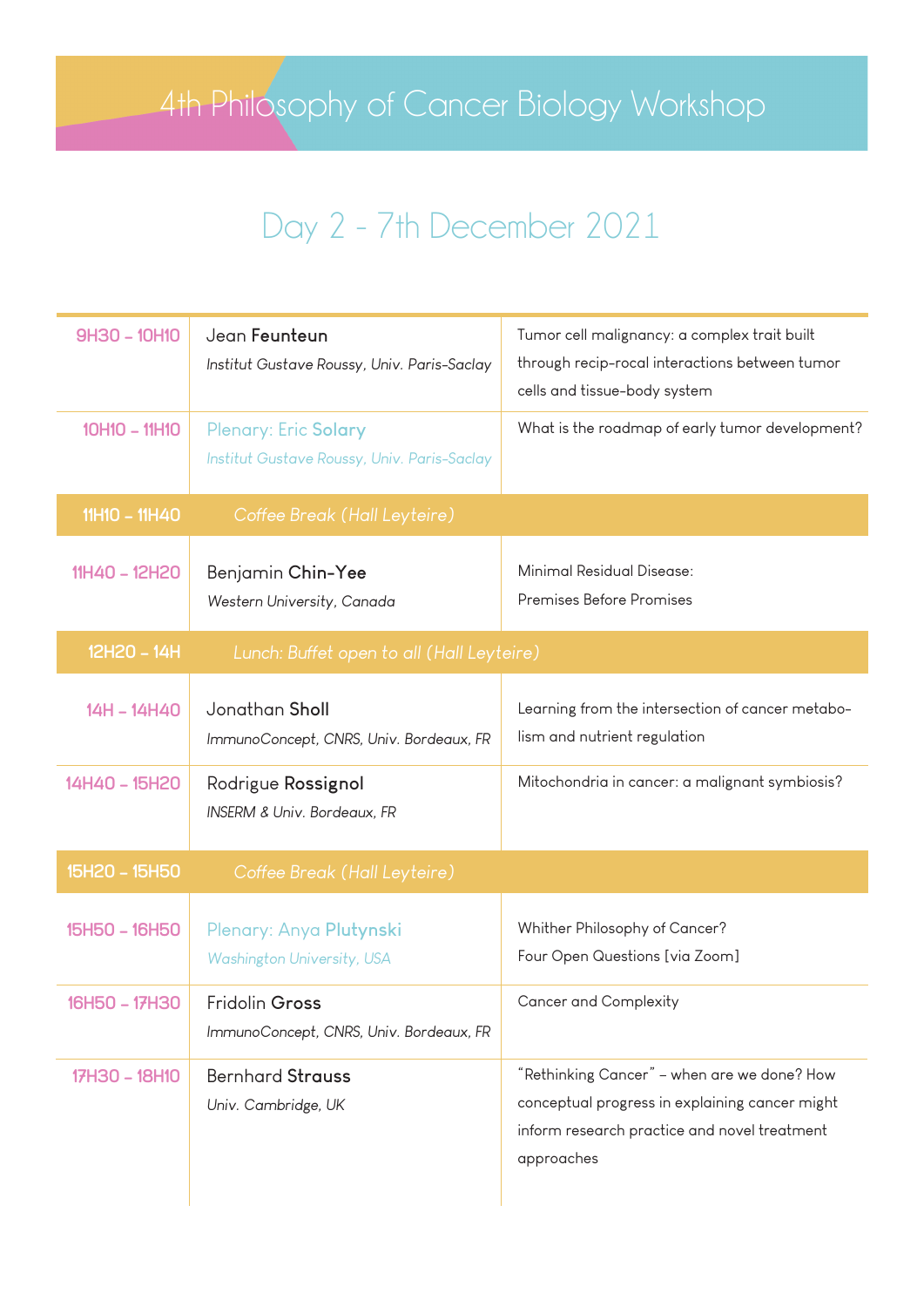## Day 3 - 8th December 2021

| 9H30 - 10H30       | Plenary: Nicholas McGranahan<br>Univ. College London, UK                                  | Exploring Cancer Evolution and Immune Escape<br>[via Zoom]                          |
|--------------------|-------------------------------------------------------------------------------------------|-------------------------------------------------------------------------------------|
| $10H30 - 11H$      | Coffee Break (Hall Leyteire)                                                              |                                                                                     |
| $11H - 11H40$      | Nicholas Binney<br>Univ. of Exeter, UK                                                    | Liquid Biopsy, Multi-Cancer Diagnosis and the<br><b>Evaluation of Medical Tests</b> |
| 11H40 - 12H20      | Bertrand Daignan-Fornier<br>IBGC, CNRS & Univ. Bordeaux, FR                               | Cancer and multicellularity: general ideas and an<br>experimental approach          |
| 12H30 - 14H        | Lunch: Buffet open to all (Hall Leyteire)                                                 |                                                                                     |
| $14H - 15H$        | Plenary: Maria Blasco<br>Centro Nacional de Investigaciones<br>Oncológicas, Madrid, Spain | Telomerase, cancer, aging<br>[canceled]                                             |
| <b>15H - 15H40</b> | Simon Okholm<br>ImmunoConcept, CNRS, Univ. Bordeaux, FR                                   | Rapamycin: an anti-aging treatment or cancer<br>suppression?                        |
| 15H40 - 16H20      | Maël Lemoine<br>ImmunoConcept, CNRS, Univ. Bordeaux, FR                                   | What does it mean to say that 'aging causes<br>cancer'?                             |
| 16H20 - 16H35      | Conclusions<br>F. Gross, L. Laplane, M. Lemoine & T. Pradeu                               |                                                                                     |